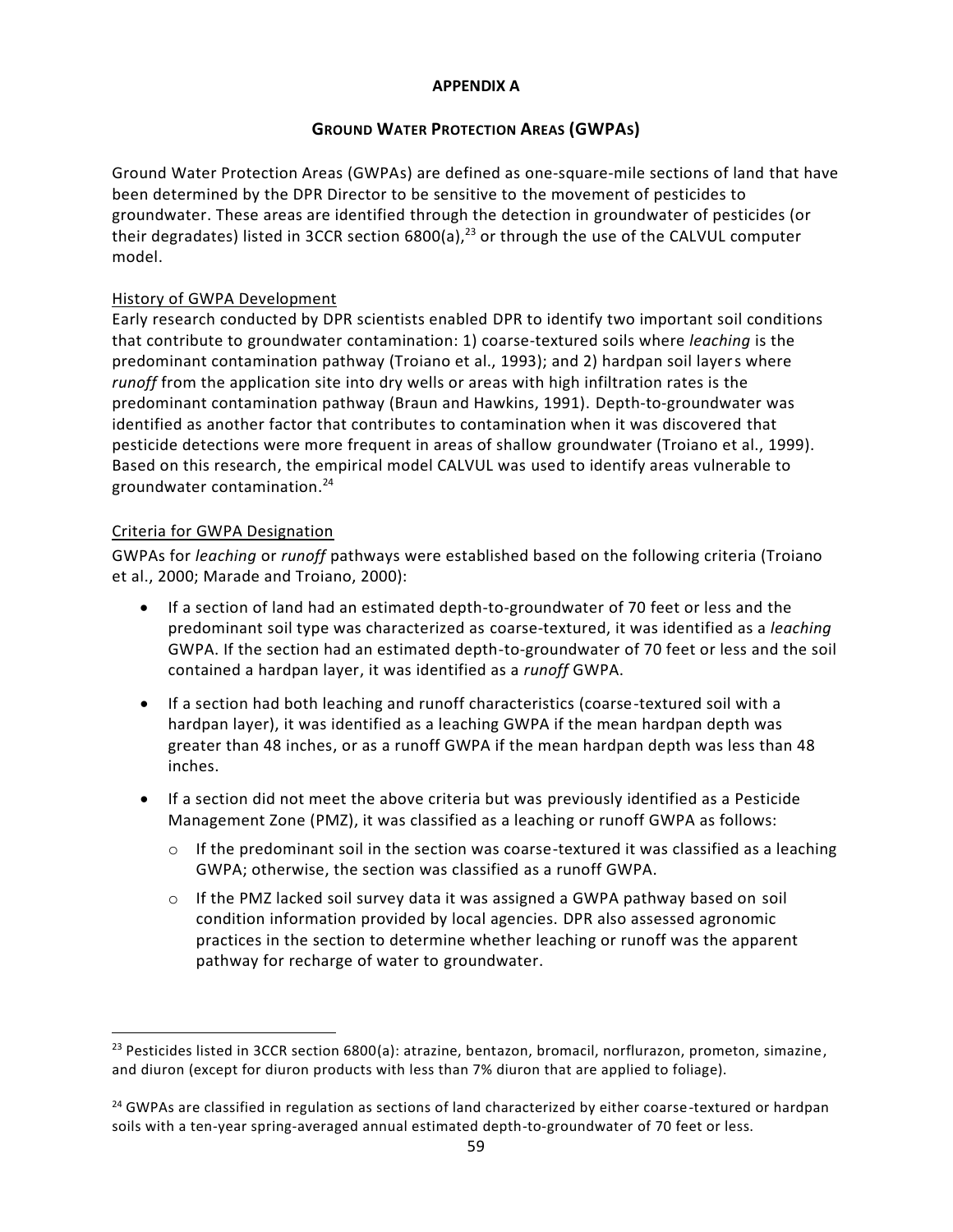#### GWPA Designation

By 2004, designation of GWPAs was based largely on modeling efforts that used soil type and depth-to-groundwater data to identify areas vulnerable to groundwater contamination, although all of the former (and draft) PMZs developed by DPR from 1989 to 1999 were also designated GWPAs.

DPR establishes new GWPAs based on the following criteria:

- CALVUL modeling identifies the area as vulnerable; or
- Active ingredients listed in 3CCR section 6800(a), or their degradation products, are detected in:
	- o One well in a section that is adjacent to a GWPA; or
	- o Two or more wells within a four-section area that is not adjacent to an existing GWPA. (See the Fresno County example in **Figure A-1** to see how new GWPAs are added based on detections.)



**Figure A-1.** Fresno County GWPAs.

DPR's use of the CALVUL model increased the area under regulation from 313,000 acres (the acreage identified as PMZs) to about 2.4 million acres (PMZs plus GWPAs). Currently, there are about 3,718 GWPAs in California (**Figure A-2**).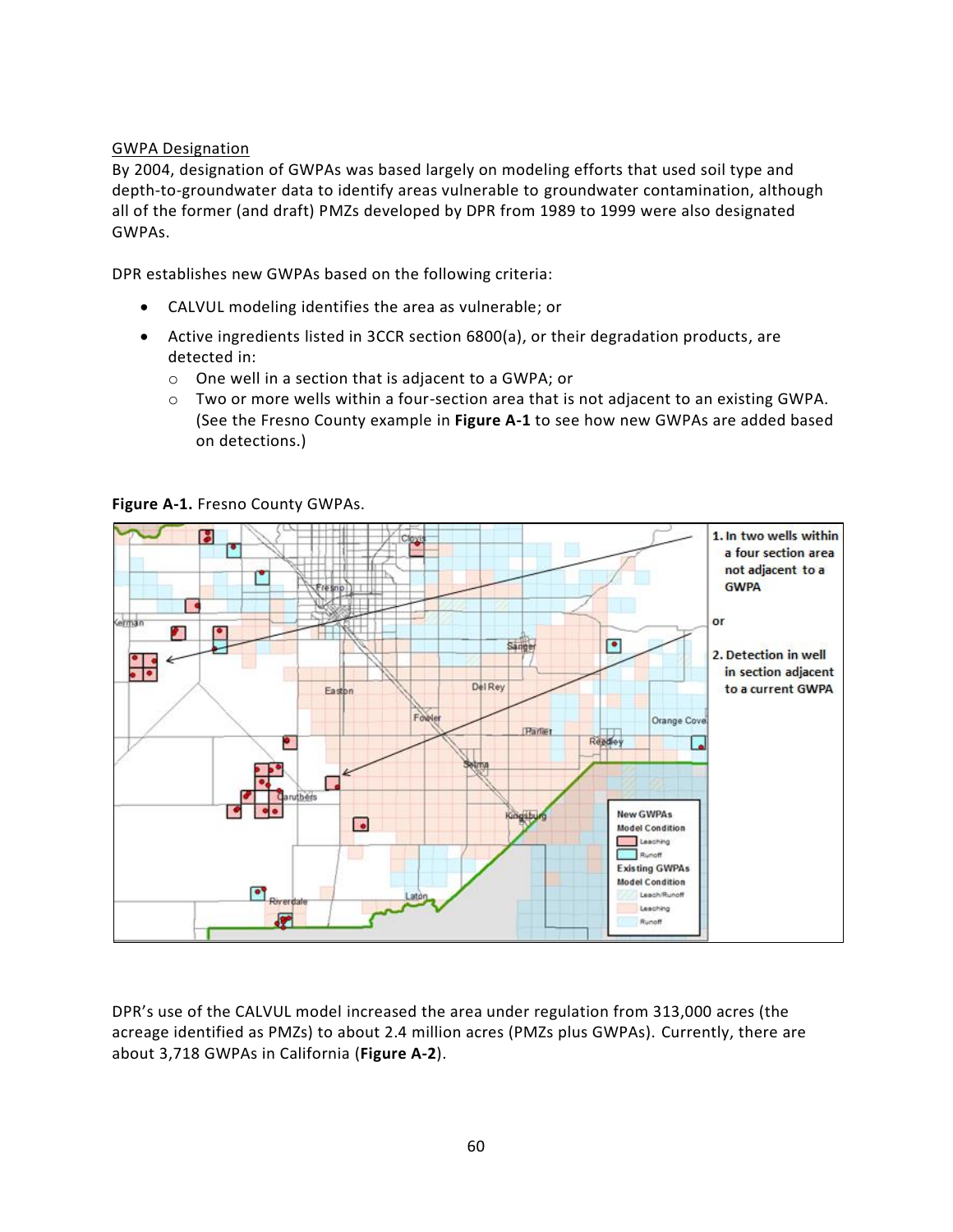#### Pesticide Use in GWPAs

Individuals using 3CCR section 6800(a) pesticides registered for agricultural, outdoor industrial, and outdoor institutional use in GWPAs are required to modify their use practices. Users must obtain a [Restricted Materials](http://www.cdpr.ca.gov/docs/enforce/permitting.htm) permit from their CACs. The management practices required in each type of GWPA are identified on a permit or Notice of Intent.<sup>25</sup> At least one of the following management practices (or an alternative management practice approved by the DPR Director) must be met for the following type of GWPA:

- **6487.3 Engineered Rights-of-Way** within a GWPA: 1) runoff is directed to a vegetated area or a fallow field; 2) compliance with a permit issued pursuant to the storm water provisions of the federal Clean Water Act; or 3) the property owner complies with the requirements of 6487.4 (see below).
- **6487.4 Runoff GWPAs**: 1) application timing is limited to the period April 1 – July 31; 2) the soil is disturbed prior to pesticide application; 3) the pesticide is incorporated into the soil; 4) the pesticide is applied as a band treatment; or



5) runoff is retained on- or off-site, or directed to a fallow field.

 **6487.5 Leaching GWPAs**: 1) the permittee shall not apply any irrigation water for six months following application of the pesticide; 2) the pesticide shall be applied to the planting bed or the berm above the level of irrigation water; or 3) irrigation shall be managed according to a specified formula.

The permittee must notify the CAC within 24 to 48 hours prior to application to give the CAC an opportunity to inspect the site. Pre-application site inspections allow CACs to determine whether the use modifications are protective and, if they are not, to revise the permit accordingly.

#### 2018 Regulatory Action Impacting the Number of GWPAs

 $\overline{\phantom{a}}$ 

On May 25, 2018, DPR published in the *California Regulatory Notice Register* a Notice of Proposed Regulatory Action concerning GWPAs.<sup>26</sup> Under this action, DPR proposes to amend 3CCR section

**Figure A-2.** Ground Water Protection Areas.

<sup>&</sup>lt;sup>25</sup> More information on how DPR and CACs regulate the use of groundwater contaminants in vulnerable areas is available at: [http://www.cdpr.ca.gov/docs/emon/grndwtr/gwp\\_id\\_gwpa.htm.](http://www.cdpr.ca.gov/docs/emon/grndwtr/gwp_id_gwpa.htm)

<sup>&</sup>lt;sup>26</sup> Register 2018, No. 21-Z, p. 794-797. Notice of Proposed Action, Statement of Reasons, and the proposed text of the regulation are available at: [https://www.cdpr.ca.gov/docs/legbills/rulepkgs/18-001/18-](https://www.cdpr.ca.gov/docs/legbills/rulepkgs/18-001/18-001.htm) [001.htm.](https://www.cdpr.ca.gov/docs/legbills/rulepkgs/18-001/18-001.htm)